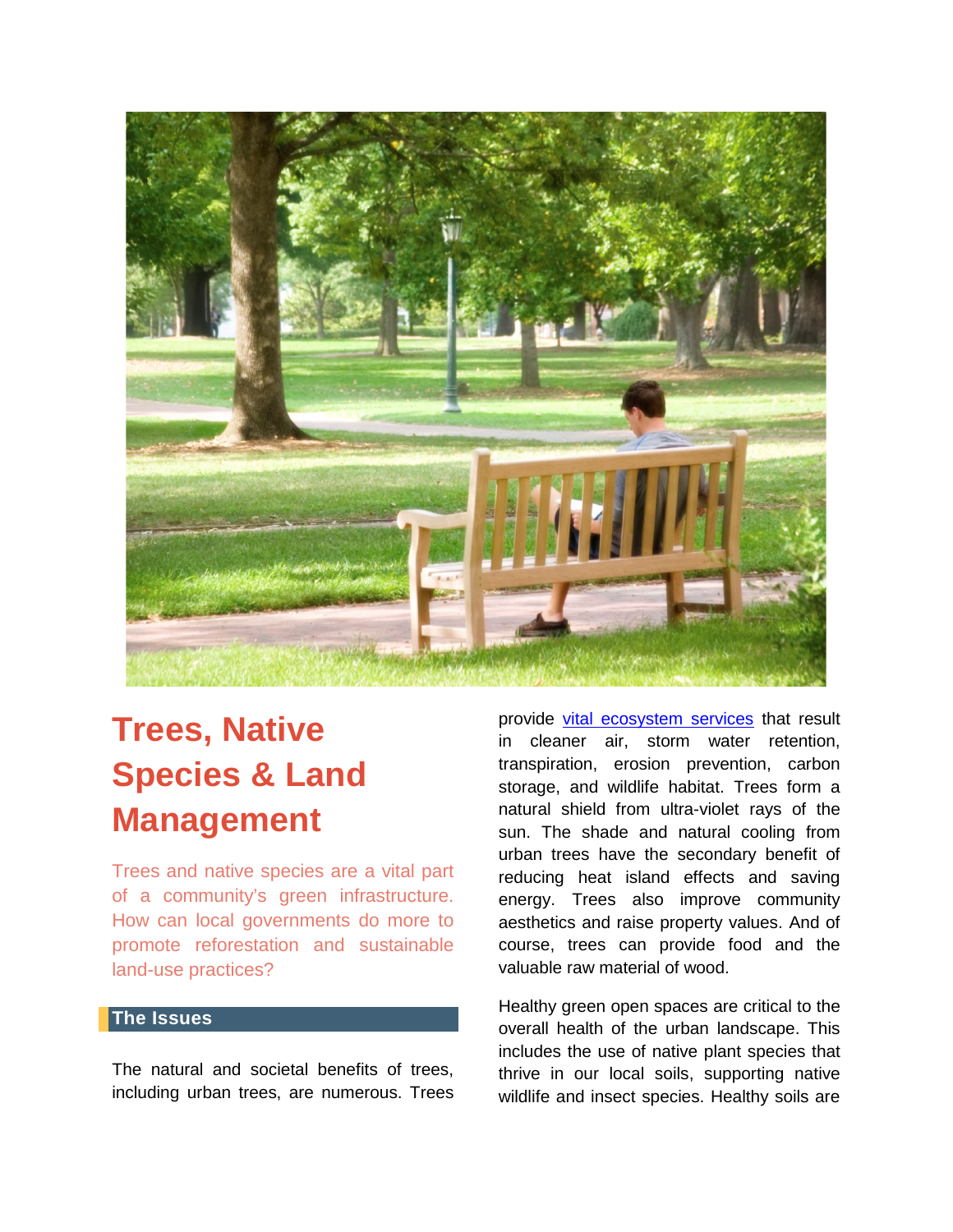the most overlooked resource and are the most critical element to support healthy ecosystem services. Healthy soils, especially in urban environments, provide support for plant life, store a vast amount of carbon, and clean storm water, allowing it to recharge our critical aquifer. Healthy soil is a complex living system that requires hundreds (and sometimes thousands) of years to form. Living soils include not only a mix of silt, sand, and clay, but also organic matter, along with a complex mix of fungal mycorrhiza, beneficial bacteria, and millions of other organisms. Living soil provides the food we eat, sustains plants that provide the oxygen we breathe, and ensures clean water that we drink. Unfortunately, urban development destroys this system by paving over soil with buildings, roads, and parking lots. This living system can be destroyed with just a single pass of a piece of earth moving equipment, through compaction of the soil. Healthy open spaces, including sustainable urban farms, are a critical part of our urban ecosystem and are rarely considered in zoning codes or development practices. In many cases, the introduction of healthy native landscapes is prohibited in many codes, such as weed ordinances.

Interconnected systems of green spaces are critical for a healthy urban environment. These green spaces and interconnecting natural corridors contain living soils and complex landscapes that provide cooling shade trees, refuge from the built environment, and a natural habitat for wildlife and insects to move around and through. A fragmented and non-planned network of open space does not provide the same benefit to a community or its wildlife. Without natural corridors connecting green spaces, wildlife is at risk of wandering onto roads and into residential areas, seeking food and refuge. That is dangerous to both humans and wildlife. Planned, interconnected green space networks and corridors provide important benefits not just to the ecosystem but also to the economy. They entice economic development with places for recreation and garner higher land values along their boundaries.

The use of native vegetation in urban landscapes, including native tree and shrub species, helps to expand planned open space networks and the benefits they provide. Native vegetation is critical to wildlife and insect species, which help to keep our ecosystem in balance. Native insects, for example, require specific plant species to lay eggs and to use as food sources in order to develop into adults. These same insects are critical to pollinating the plants that provide us with fruits and vegetables. Landscapes containing a great diversity of species, including plants, animals, and insects, retain a balance where no individual species becomes dominant or out of control. The introduction of non-native plant species results in problems affecting our local ecosystems. Many introduced, or non-native, species provide no benefit to local wildlife or insect populations. In most cases, they are introduced species that our native insects cannot use for food, so they are not damaged or consumed by beneficial insects. This allows the non-native species to become invasive and take over landscapes, choking out or out-competing native species. The result is a less diverse ecosystem or, in a worst-case scenario, mono-culture landscapes. Our urban landscapes need to reflect - or at least contain - elements of our native landscapes to ensure overall environmental health.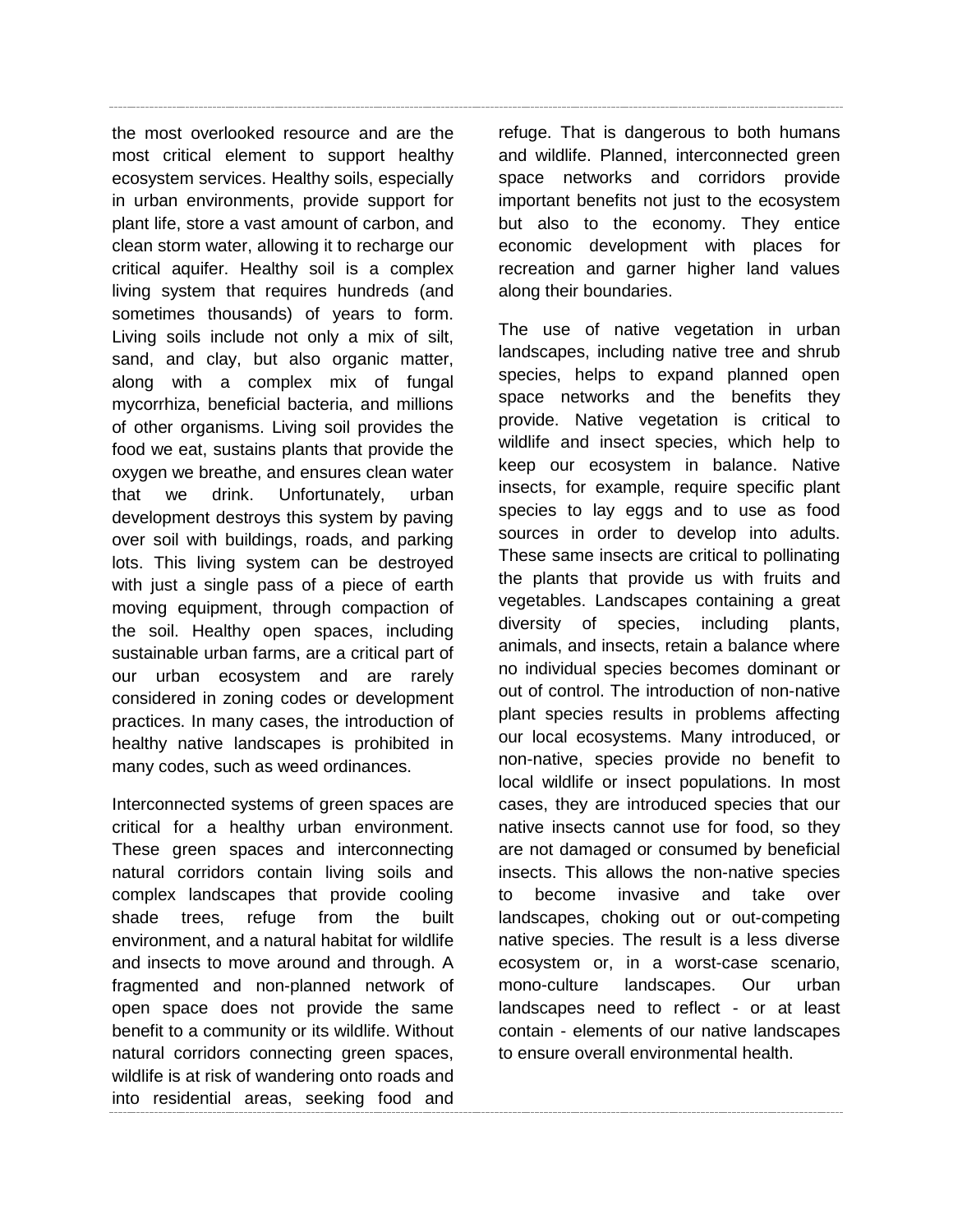Trees face a lot of threats these days, especially urban trees. Recall the Emerald Ash Borer – an invasive beetle species whose lifecycle was destructive to ash trees. A newer threat comes from the [Asian](https://www.aphis.usda.gov/aphis/resources/pests-diseases/hungry-pests/the-threat/asian-longhorned-beetle/asian-longhorned-beetle)  [Longhorned Beetle \(ALB\)](https://www.aphis.usda.gov/aphis/resources/pests-diseases/hungry-pests/the-threat/asian-longhorned-beetle/asian-longhorned-beetle) – an invasive insect that threatens a wider variety of hardwood trees. The Asian Longhorned Beetle is already found in Ohio. Invasive tree species, particularly [the Bradford pear,](https://www.citylab.com/environment/2019/07/bradford-callery-pear-trees-invasive-species-forests/593044/) are at best a nuisance, but are also seen to be crowding out native trees in eastern forests. Additional stresses for urban trees include ongoing development and the resulting alterations in hydrologic patterns, soil compaction, and road salt. Many of the benefits that trees provide, as listed above, do not occur until a tree reaches approximately 20 years of age. Unfortunately, the average lifespan of an urban tree is only 8 years.

Over the last few years, many communities in the Miami Valley have faced a significant loss of tree cover due to insect infestations, natural disasters, and trees reaching the end of their lifecycle. This has resulted in a decrease of tree cover in our Region. Conditions vary from community to community, but in a forested state like Ohio, achieving a tree canopy cover of [between 40](https://www.americanforests.org/blog/no-longer-recommend-40-percent-urban-tree-canopy-goal/)  [to 60 percent is attainable.](https://www.americanforests.org/blog/no-longer-recommend-40-percent-urban-tree-canopy-goal/) Few, if any, Miami Valley communities meet such a target. Additionally, research has found that lower income neighborhoods are [likely to](https://www.citylab.com/equity/2013/05/inequality-urban-tree-cover/5604/)  [have less tree canopy cover](https://www.citylab.com/equity/2013/05/inequality-urban-tree-cover/5604/) than wealthier neighborhoods. Developing a tree plan to achieve greater, equitable canopy cover from healthy and diverse tree populations (i.e. tree species of varying ages) can provide a benefit to your community for generations.

## **Community Education & Outreach**

- Educate residents about the benefits of trees, native plants, and biological diversity. Sources of information include the [Cox Arboretum,](https://www.metroparks.org/sustainability-center/) the Ohio Native Plant Society – Miami Valley/Dayton Chapter, Tree City USA, and the Ohio Department of Natural Resources [Urban Forestry](http://forestry.ohiodnr.gov/urbanforestrytoolbox)  [Program.](http://forestry.ohiodnr.gov/urbanforestrytoolbox) A good way to engage residents is to sponsor training programs such as those offered by Five Rivers MetroParks or the Ohio State University Extension, including Master Gardener training and the Ohio Certified Volunteer Naturalist program. In general, it is important to emphasize education of private property owners because there is a lot more private land than public land in the Miami Valley.
- Use the U.S. Department of Agriculture's Asian longhorned beetle [Tree Check](https://www.dontmovefirewood.org/free-downloads-for-tree-check-month-2019/) materials to educate your residents about the ALB and how to detect it. Protect the trees in your community.
- The Marianist Environmental Education Center [\(MEEC\)](https://meec.center/) also provides workshops for the public.
- Inform residents of annual native plant sales at MEEC and Aullwood Audubon.
- Educate residents about the importance of maintaining soil quality. County Soil and Water Conservation Districts have resources.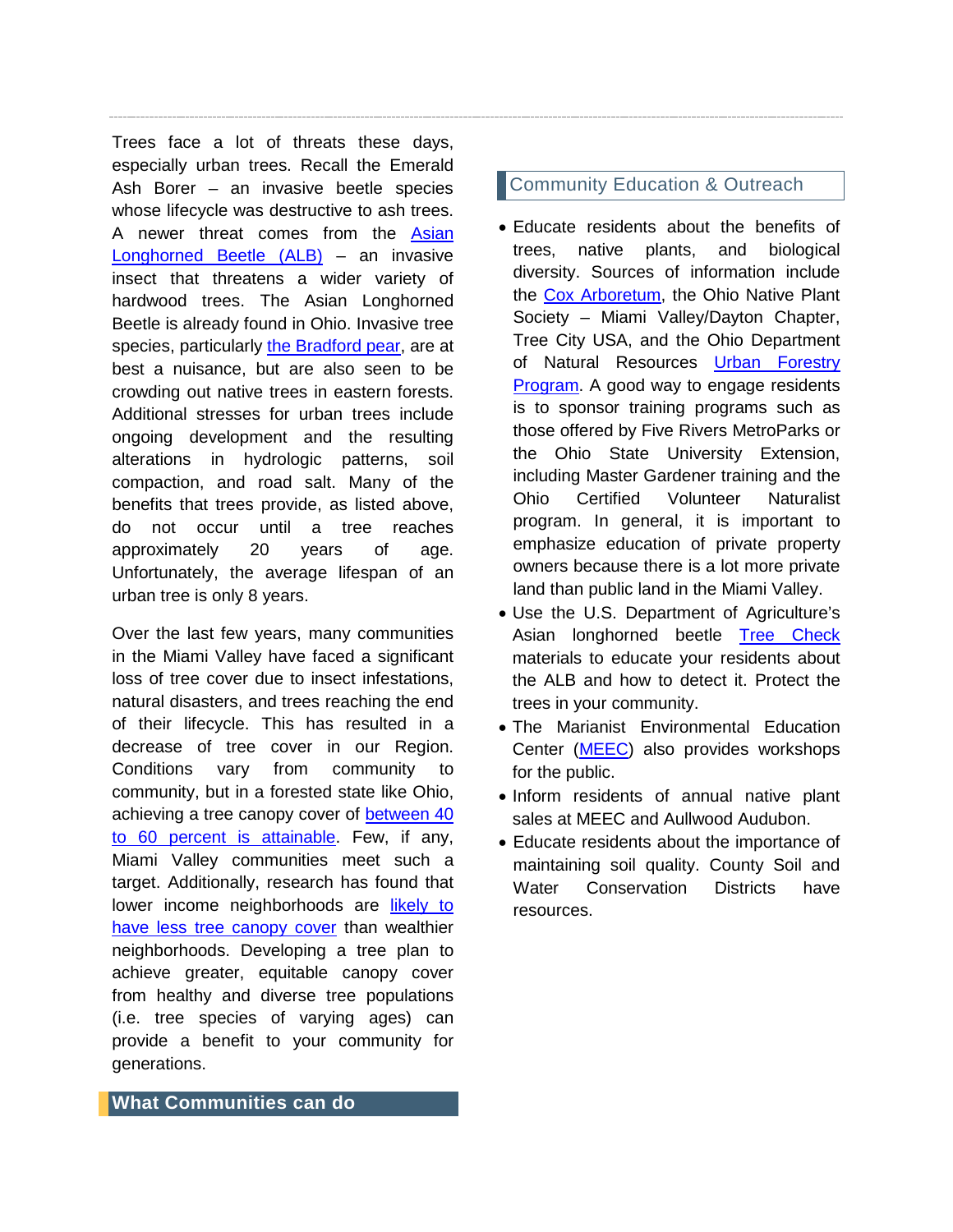#### Internal operations

- The maintenance of urban trees requires knowledge and skill, so employ or develop a relationship with a qualified arborist and provide adequate training and budgets for existing staff. The Ohio Division of Forestry offers a [Tree Commission Academy](http://forestry.ohiodnr.gov/tca) for training.
- Assess your community's tree canopy, since an accurate inventory is needed for good management. A field-based tree inventory can also be useful. More information about types of urban forest assessments can be found here. **BYG**
- Develop a municipal tree planting program funded at a level to maintain and restore the tree canopy. The City of Hamilton has an excellent example of [online mapping of](https://gis.hamilton-oh.gov/portal/apps/webappviewer/index.html?id=bd4e41b8644647909ae9e3ecb40b4b85)  [tree plantings.](https://gis.hamilton-oh.gov/portal/apps/webappviewer/index.html?id=bd4e41b8644647909ae9e3ecb40b4b85) Make sure to follow best practices to plant the right trees in the right places in the right way so they survive. Also take projected climate changes into account when selecting tree species. **BYG**
- Become a [Tree City USA](https://www.arborday.org/programs/treecityusa/index.cfm) If your community has not already done so, become a Tree City USA by meeting the four standards of sound urban forestry management: maintaining a tree board or department, having a community tree ordinance, spending at least \$2 per capita on urban forestry, and celebrating Arbor Day. While meeting these minimum standards does not guarantee a sustainable urban forest, it sends a message about the importance of trees, even in times of tight budgets.
- Include storm preparedness in municipal emergency response plans, so you can deal with tree damage and wood waste reutilization in a safe and sustainable manner.

# **Trees, Native Species & Land Management**

#### **Local contacts**

- Regional Land Trusts:
	- [Tecumseh Land Trust,](http://tecumsehlandtrust.org/) Krista Magaw, [Krista@tecumsehlandtrust.org,](mailto:Krista@tecumsehlandtrust.org) 937.767.9490
	- [Three Valley Conservation Trust,](https://www.3vct.org/) Randy Evans, [revans@3vct.org,](mailto:revans@3vct.org) 513.524.2150
	- [B-W Greenway Community Land Trust,](https://www.bwgreenway.org/) Matthew Lawson, 937.867.5212, [ExecDirector@bwgreenway.org](mailto:ExecDirector@bwgreenway.org)
	- [Beaver Creek Wetlands Association,](http://www.beavercreekwetlands.org/index.html) Blythe Hazellief, 937.320.9042, [director@beavercreekwetlands.org](mailto:director@beavercreekwetlands.org)

#### • Regional Park Districts

- [Darke County Park District,](http://www.darkecountyparks.org/) 937.548.0165
- Five [Rivers MetroParks,](https://www.metroparks.org/) 937.275.7275
- [Greene County Parks & Trails,](https://www.gcparkstrails.com/) 937.562.6440
- [Miami County Park District,](https://www.miamicountyparks.com/) 937.335.6273
- [Preble County Park District,](https://www.preblecountyparkdistrict.org/index.html) 937.962.5561
- Ohio Department of Natural Resources, Urban Forestry Program, Wendi Van Buren, [Wendi.VanBuren@dnr.state.oh.us,](mailto:Wendi.VanBuren@dnr.state.oh.us) 614.670.2653
- Make the commitment to public education and sustainable pollinator habitat and become a ["Bee City USA"](https://www.beecityusa.org/what-is-a-bee-city.html) community. Vandalia and Wright-Patterson AFB are both certified Bee Cities.
- Use native plants on city, county, and township grounds to set a good example for sustainable landscaping. Many garden centers are offering more native species these days, and a list of Ohio native plant nurseries is [here.](http://ohiodnr.gov/portals/0/pdfs/invasives/Ohio_Native_Plant_Nurseries_2008.pdf) County Soil & Water Conservation Districts offer workshops on using native plants to create backyard habitats.
- Due to the mounting scientific evidence of the health risks of common pesticides, stop using lawn care pesticides on city-owned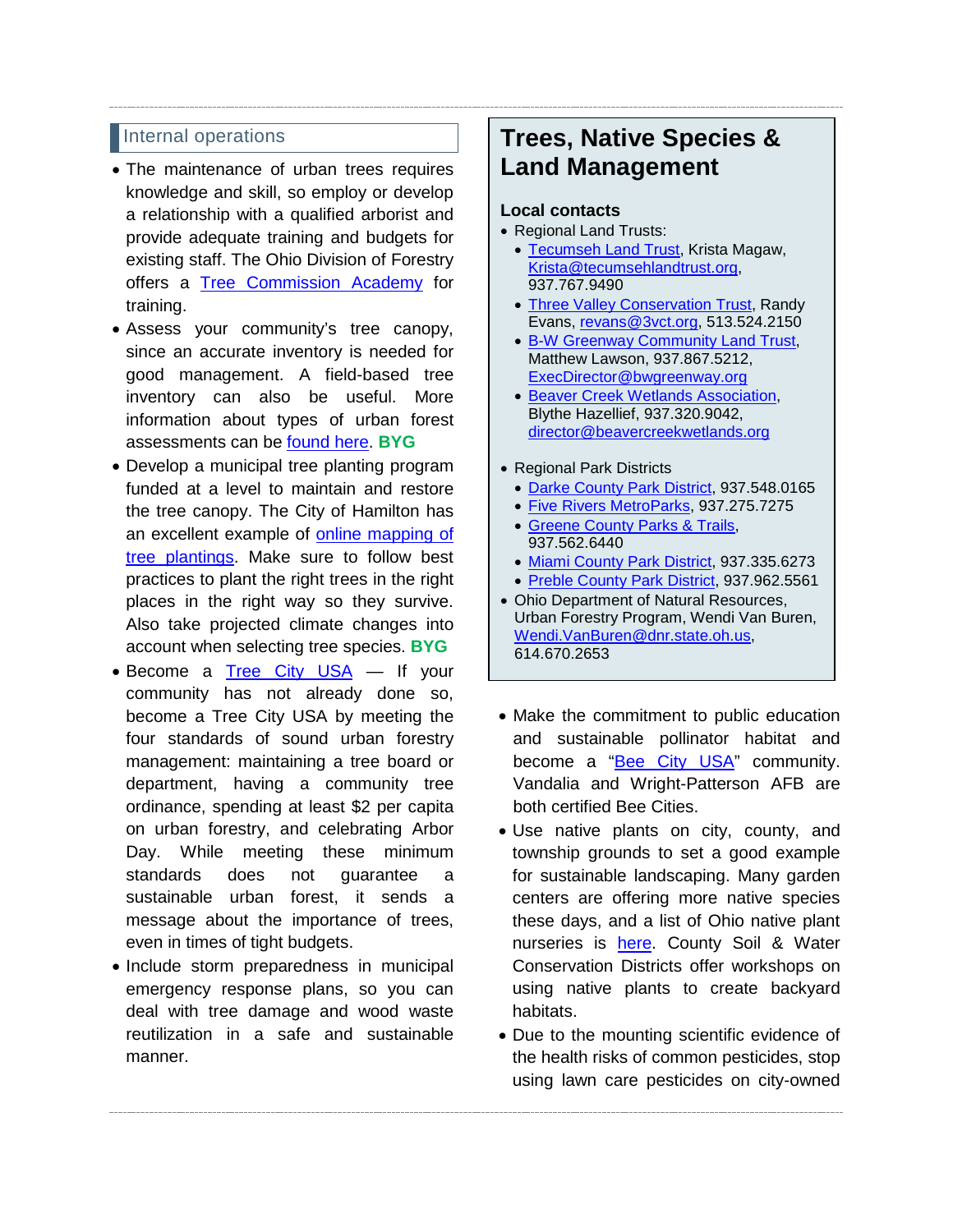land. Policies have been enacted in Yellow Springs, Cuyahoga County, and the City of Cleveland Heights. Staff training about healthy landscaping methods is offered by [Beyond Pesticides Ohio.](http://www.beyondpesticidesohio.org/about.html)

# Ordinances and policies

- Tree protection ordinance Municipal tree ordinances can address trees on public land (such as street trees), trees on private land (tree preservation and landscape planting requirements), and the ways that trees impact views or impact solar access. A quide is [here.](https://www.isa-arbor.com/Online-Learning/onlineResources/treeOrdinanceGuidelines) Also note that there is an emerging trend to focus less on the protection of individual trees today and more on ensuring a healthy percent of tree cover in the future.
- Tree and woodland protection in developing areas — Communities with development occurring on wooded sites have different tree protection needs than urban communities. The [Ohio Balanced](https://balancedgrowth.ohio.gov/)  [Growth Program](https://balancedgrowth.ohio.gov/) offers strategies for protecting blocks of trees in these areas and long-term strategies for ensuring adequate tree cover.
- Permitting native and edible plants To remove legal barriers to residents growing food or beneficial native plants, ordinances should be modified to allow such uses. In Cleveland Heights, for example, the updated landscaping ordinance (see Chapt. 1166) is modeled on a typical nuisance ordinance, but distinguishes native plantings and other alternatives to turf grass, and defines edible landscaping as a substitute for lawns. The ordinance requires a plan, setbacks, and maintenance of native landscaping to address the nuisance concerns that typically accompany alternatives to turf. In addition, the Ohio Balanced Growth

# **Trees, Native Species & Land Management**

#### **Resources**

- [Miami Valley Data Commons](https://www.mvrpc.org/data-mapping/miami-valley-data-commons)
- [Aullwood Audubon](https://aullwood.audubon.org/)
- [Trees and Storm Water](https://www.oki.org/portfolio-items/trees-stormwater/) Guide
- [Cleveland Tree Plan](http://www.city.cleveland.oh.us/node/7714)
- [Cuyahoga County Urban Tree Canopy](https://www.countyplanning.us/projects/urban-tree-canopy-assessment/)  **[Assessment](https://www.countyplanning.us/projects/urban-tree-canopy-assessment/)**
- [Holden Arboretum Community Forestry](http://www.holdenarb.org/community-engagement/community-forestry/)  [Program](http://www.holdenarb.org/community-engagement/community-forestry/)
- [International Society of Arboriculture](http://www.treesaregood.org/)
- [iTree](https://www.itreetools.org/) tools
- [Ohio Urban Forestry Program](http://forestry.ohiodnr.gov/urban)
- [Pesticide-free policy/ordinance](https://www.beyondpesticides.org/assets/media/documents/lawn/documents/ModelPublicPolicy.pdf)
- [Soil health](https://www.nrcs.usda.gov/wps/portal/nrcs/main/soils/health/)
- [Sustainable Sites Initiative](http://www.sustainablesites.org/)
- [Technical Guides to Urban/Community](https://www.fs.usda.gov/naspf/)  **[Forestry](https://www.fs.usda.gov/naspf/)**
- Tree City USA [The Arbor Day Foundation](https://www.arborday.org/programs/treecityusa/index.cfm)
- [Urban forestry toolkit for local governments](http://forestry.ohiodnr.gov/Portals/forestry/pdfs/urban/ICLEI-UrbanForestryToolkit2006.pdf)
- [Bringing Nature Home](http://www.bringingnaturehome.net/)
- [White-tailed deer management](https://www.leapbio.org/content/5-resources/0-white-tailed-deer-management/oh-urban-deer-technical-guide.pdf)
- [Integrated Pest Management](https://www.epa.gov/safepestcontrol/integrated-pest-management-ipm-principles)

Program offers guidance on natural areas establishment and management.

- Pesticide ban More cities and institutions are stopping the use of pesticides for lawn care purposes, especially in locations where children play. Here are the ordinances of [Cleveland Heights](http://www.beyondpesticidesohio.org/uploads/4/5/4/9/454979/cleveland_heights_ordinance.pdf) and [Cuyahoga County.](http://www.beyondpesticidesohio.org/uploads/4/5/4/9/454979/cuyahoga_county_ordinance.pdf)
- Complete and green streets See Transportation chapter.
- Stream setbacks See Water Quality chapter.
- Green infrastructure and storm water See Water Quality chapter.
- Urban garden zoning See Food chapter.